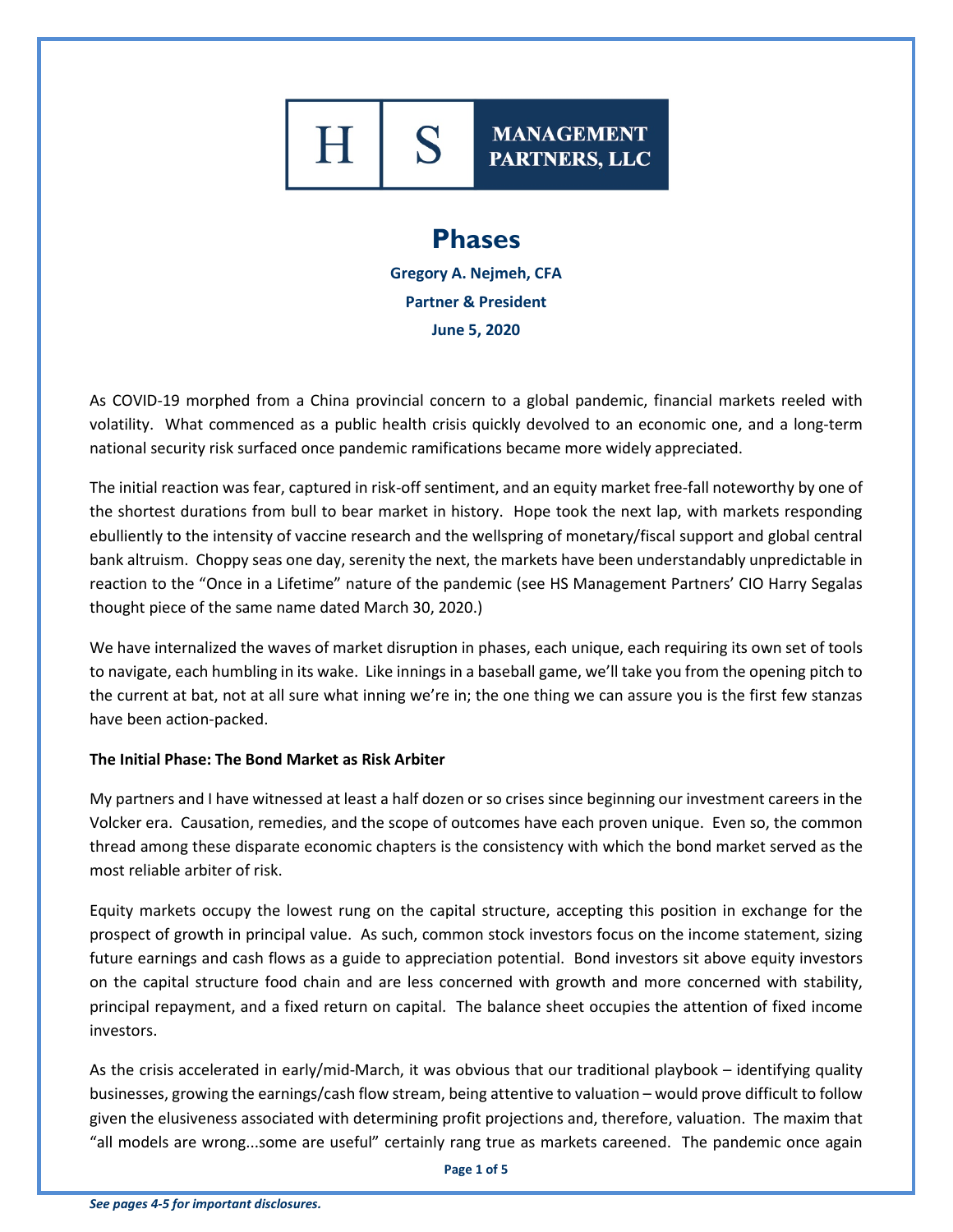demonstrated that financial problems typically originate on the statements of cash flow and the balance sheet, and eventually migrate to the income statement.

Recognizing earnings and cash flow estimates were like playing darts with our eyes closed, we embraced bond market basics: the change in receivables/inventories/payables; monthly cash burn rates; untapped liquidity available under existing credit facilities; maintenance vs. discretionary capital expenditures; forthcoming debt maturities; cash flow conservation should dividends and share buybacks be suspended; furloughed employee cost savings.

In some cases, the ability of companies to survive had to be discerned before any conversation surrounding longer term potential made sense. Substantive analysis of balance sheet and cash flow metrics, complemented by discussions with portfolio companies and bond market analysts, helped to restore our conviction and act accordingly. We have integrated balance sheet metrics more fully into the fabric of our investment process.

### **The Intermediate Phase: Credit Market Analysis Fosters Company Specific Conviction**

As is often the case when the pendulum strikes fear from greed, equity selling was broad based. An analysis of client portfolios we conducted over that interval is worth highlighting.

From the S&P 500® Index peak (2/19/20) to the trough (3/23/20), we looked at a simple measure of liquidity and balance sheet strength, ranking our holdings from highest to lowest net cash positions. Not surprisingly, those companies with levered balance sheets and perceived liquidity challenges were generally punished most severely. By comparison, the action in the bonds of the underlying issuers was comparatively modest. Five-year CDS (collateralized debt swaps) naturally exhibited a slight uptick in presumed risk among all issuers, and spreads rose more so among more highly levered companies, though none approached anything resembling a red line.

The differential performance in equity prices was not at all mirrored in the bond market repose, which we believe corroborates and validates the independent balance sheet work we had done. As a result, we think we were able to identify real opportunities created by the equity vs. bond divergence of the same issuer, thereby heightening our conviction to initiate and/or add to positions that were hit hardest as equity participants rushed the exit.

As markets began to favorably respond to Federal Reserve initiatives, including the Fed serving as a support for sub-segments of the high yield and lower tiered investment grade market, liquidity concerns eased with the ability to extend maturities. Bulls forced bears into hibernation, and many of the stocks that had been subject to duress staged meaningful rebounds.

David Swenson, the famed Yale CIO, believes that to be successful at investing, one has to be comfortable being idiosyncratically uncomfortable. A prescient observation: armed with proper due diligence – and more than a little gumption – the prescription is to run toward what others have abandoned, while running from what the crowd adores. Uncomfortably idiosyncratic was our constant companion during the pivots of stress characteristic of the last several months.

### **The Current Phase: Positioning for a New (Pandemic Influenced) Normal**

At a high level, we've conceptualized our companies into three broad categories as we consider the way forward. These designations are largely qualitative with regard to business models, though from our view, quantitative proof points assuredly exist in the balance sheet and liquidity profiles associated with our holdings.

#### **Page 2 of 5**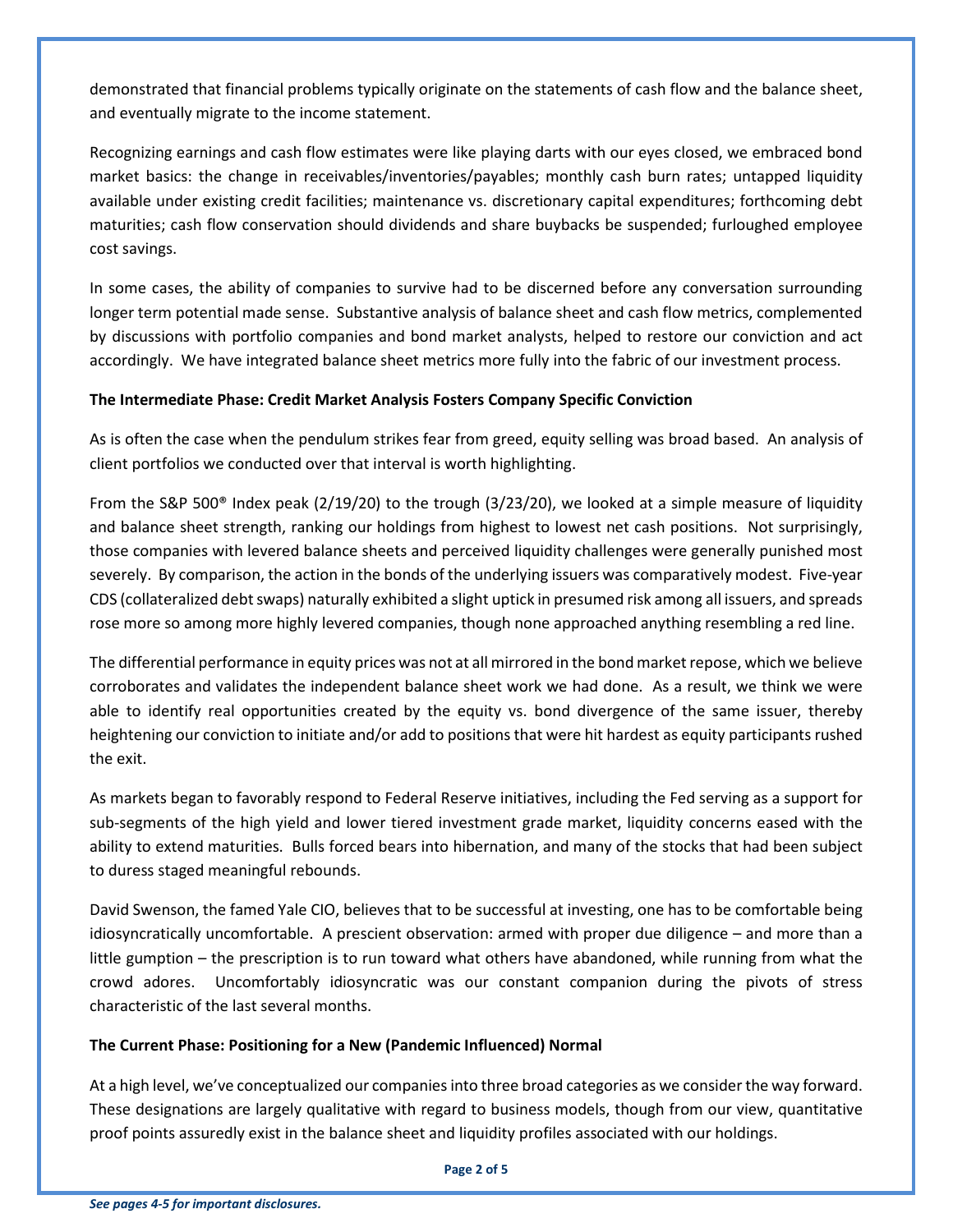Category One: Companies whose business models were subject to minor disruption by the pandemic and, in reality, became more relevant as part of the solution; with what we see as outstanding balance sheets/liquidity positions; and less dependent on – and less likely to benefit from – a "V" shaped recovery.

Category Two: Businesses who were certainly affected by the pandemic, though held up reasonably well considering the severity of the shock; with what we consider very strong balance sheet/liquidity positions, albeit not quite as fortress as Category One companies; and who possess both defensive characteristics while also capable of playing offense in a more vigorous recovery.

Category Three: Businesses significantly impacted by the crisis, and whose earnings power has been deferred for some time; with what we deem needed balance sheet and liquidity support to bridge the precipitous drop in demand; and who arguably would have the most positive operating leverage to a robust economic rebound.

We have shifted between and among holdings and opportunities in these categories as Mr. Market has presented buy and sell opportunities. Generally, our work has wrought more of a skew to Category One and Two companies. The market recovery allowed us to nimbly redeploy proceeds from the rebound in more pro economically sensitive companies (Category 3) into more formidable franchises residing in the first two buckets, some of which lagged during the rally.

In the coming weeks, Harry will share in his quarterly letter the specific portfolio actions taken that align with the sequencing chronicled above.

And while we are very much bottoms up in our approach, we do believe that the macro matters. While the market seems to be embracing a "V", those we respect in the industry see it as being more measured. We recently had an audience with Strategas' Chief Economist, who sees it as more of a square root sign – a mini boom following a vertical drop – followed by moderate gains. The independent Congressional Budget Office (CBO) suggested economic activity could be approximately \$8 trillion lower over the coming decade, the equivalent of a 3% decline in activity; on a baseline of GDP growth in the range of 2.5% per annum, amortizing such a reduction per annum is meaningful.

While we can't know what inning – phase – we're in, we don't much concern ourselves with that unknown. What we do know – what we can unequivocally commit to our clients – is we're fully engaged in the game.

We want to once again extend our sincerest gratitude to the front-line health care workers, medical practitioners, grocery store employees, delivery personnel, *et al.* everywhere for your courageousness and compassion in the midst of the greatest public health crisis of our generation.

A happy and safe summer to all.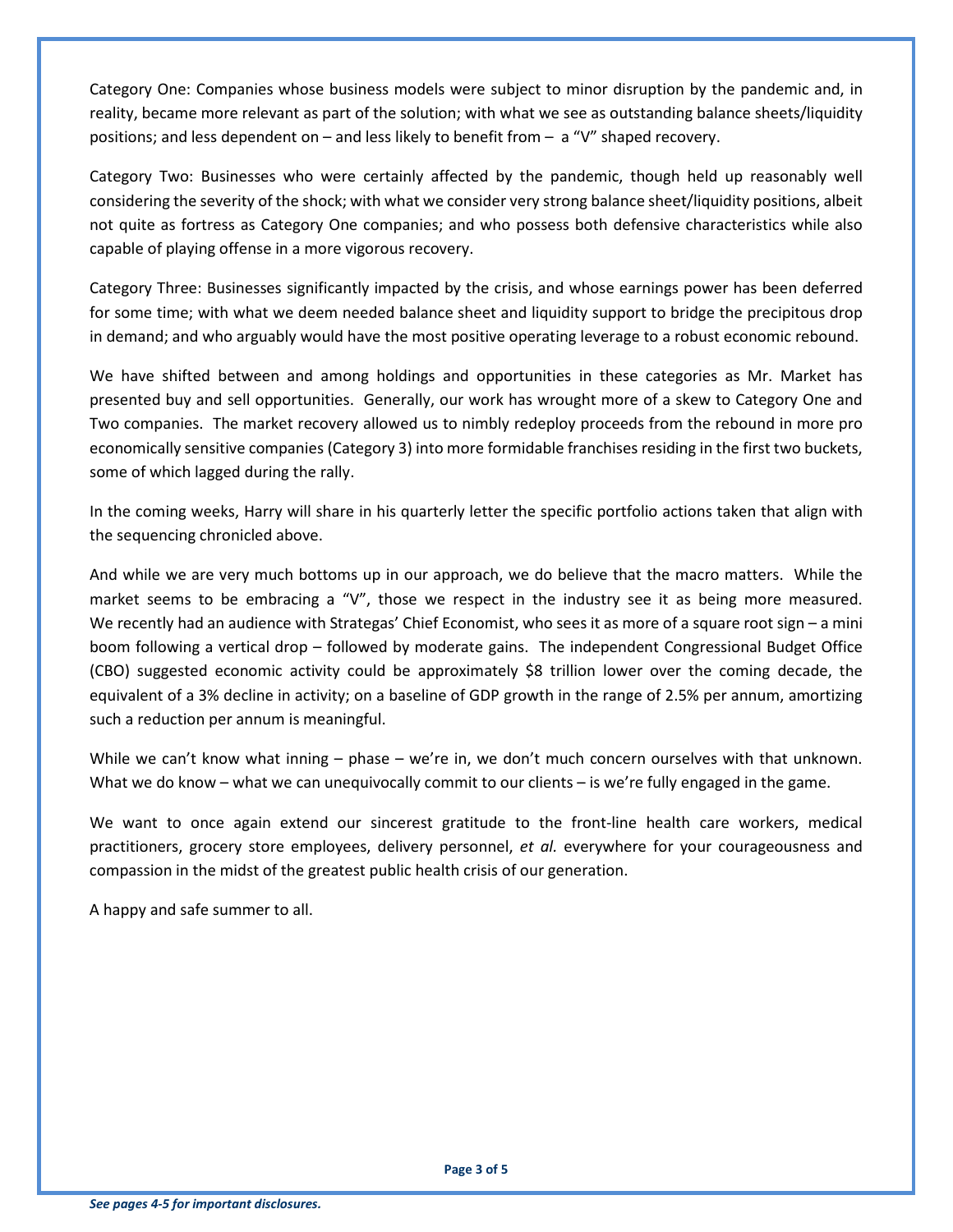#### **GIPS Disclosure HS Management Partners, LLC Concentrated Quality Growth Composite Annual Disclosure Presentation**

|             | Firm                        | <b>Composite</b>                     |                                     | <b>Performance Results</b> |            |                     |                        |                                | <b>3-Year Annualized Std Deviation</b> |                     |                        |
|-------------|-----------------------------|--------------------------------------|-------------------------------------|----------------------------|------------|---------------------|------------------------|--------------------------------|----------------------------------------|---------------------|------------------------|
| Year<br>End | <b>Assets</b><br>(millions) | <b>Assets</b><br>(USD)<br>(millions) | <b>Number</b> of<br><b>Accounts</b> | Composite                  |            |                     | <b>Russell</b>         | Composite                      | Composite                              |                     | <b>Russell</b>         |
|             |                             |                                      |                                     | <b>Gross</b>               | <b>Net</b> | <b>S&amp;P 500°</b> | $1000^\circ$<br>Growth | <b>Dispersion</b><br>(Std Dev) | <b>Gross</b>                           | <b>S&amp;P 500°</b> | $1000^\circ$<br>Growth |
| 1020        | 2,674                       | 2,602                                | 292                                 | $-24.29%$                  | $-24.42%$  | $-19.60%$           | $-14.10%$              | 0.28                           | 16.56                                  | 15.00               | 15.19                  |
| 2019        | 3,566                       | 3,478                                | 280                                 | 38.12%                     | 37.13%     | 31.49%              | 36.39%                 | 1.13                           | 11.29                                  | 11.93               | 13.07                  |
| 2018        | 3.145                       | 2.967                                | 259                                 | $-4.42%$                   | $-5.07%$   | $-4.38%$            | $-1.51%$               | .28                            | 10.04                                  | 10.80               | 12.12                  |
| 2017        | 4,028                       | 3,840                                | 236                                 | 33.87%                     | 33.06%     | 21.83%              | 30.21%                 | A6                             | 9.61                                   | 9.92                | 10.54                  |
| 2016        | 3,446                       | 3,269                                | 199                                 | 6.92%                      | 6.25%      | 11.96%              | 7.08%                  | .10                            | 10.72                                  | 10.59               | 11.15                  |
| 2015        | 3,143                       | 3,014                                | 176                                 | 3.94%                      | 3.32%      | 1.38%               | 5.67%                  | .81                            | 11.03                                  | 10.48               | 10.70                  |
| 2014        | 3,295                       | 3,193                                | 148                                 | 13.06%                     | 12.39%     | 13.69%              | 13.05%                 | .26                            | 9.85                                   | 8.98                | 9.59                   |
| 2013        | 2,392                       | 2,298                                | 136                                 | 31.76%                     | 31.04%     | 32.39%              | 33.48%                 | .09                            | 12.26                                  | 11.94               | 12.18                  |
| 2012        | 1,622                       | 1,616                                | 94                                  | 28.86%                     | 28.16%     | 16.00%              | 15.26%                 | .15                            | 13.82                                  | 15.09               | 15.66                  |
| 2011        | 884                         | 880                                  | 72                                  | 5.55%                      | 5.00%      | 2.11%               | 2.64%                  | .11                            | 15.81                                  | 18.70               | 17.76                  |
| 2010        | 531                         | 528                                  | 46                                  | 17.13%                     | 16.44%     | 15.06%              | 16.71%                 | .28                            | 19.54                                  | 21.85               | 22.11                  |
| 2009        | 292                         | 290                                  | 32                                  | 35.91%                     | 35.06%     | 26.46%              | 37.21%                 | .33                            |                                        |                     |                        |
| 2008**      | 172                         | 152                                  | 27                                  | (34.49%)                   | (34.80%    | (37.00%             | (38.44%)               | N.A.                           |                                        |                     |                        |
| 2007*       | ٠                           | 6                                    | 5 or fewer                          | 16.84%                     | 16.08%     | 4.83%               | 10.51%                 | N.A.                           |                                        |                     |                        |

\* Performance shown for 2007 is from April 1, 2007 through December 31, 2007.

\*\* HS Management Partners, LLC charges its fees quarterly in arrears and therefore no significant fees were charged to client accounts in the first quarter of 2008. Had a modeled fee of 0.90% per annun been applied, the net of fee return for the first quarter of 2008 would be (10.82%).

N.A. - Information is not statistically meaningful due to an insufficient number of portfolios (5 or fewer) in the Composite for the entire year.

The HS Management Partners Concentrated Quality Growth Composite includes all fully discretionary, actively managed, fee paying accounts which employ our style of investing in 20-25 quality growth businesses. These accounts must have a market value exceeding \$500,000 at the time of initial inclusion in the Composite and have a market value exceeding \$300,000 to maintain inclusio

Accounts that have contributions/withdrawals of greater than 10% of their market value (at the time of the cash flow) shall be excluded from Composite membership. Accounts that are not actively mangged according to the intended strategy are excluded at the end of the last full day in which they last met the inclusion criteria. Accounts are reinstated into the Composite on the first day after the account again meets our inclusion criteria. Prior to April 1, 2009, our inclusion and exclusion criteria were applied on a monthly basis, rather than daily. Additional information regarding the treatment of significant cash flows is available upon request. Also available upon request are policies for valuing portfolios, calculating performance, and preparing compliant presentations.

For benchmark purposes, the Composite is compared to the S&P 500\* and Russell 1000\* Growth indices, however, the Composite may contain securities not represented in either or both indices. The HS Management Partners Concentrated Quality Growth Composite was created January 1, 2008. Prior to January 1, 2008 the accounts in the Composite were non-fee paying individual accounts managed by Harry Segalas in accordance with HS Management Partners' investment policies, becoming HS Management Partners accounts in December 2007. Prior to July 1, 2011, the HS Management Partners Concentrated Quality Growth Composite was known as the HS Management Partners Concentrated Growth Composite.

The Composite Dispersion presented is an asset-weighted standard deviation calculated using gross performance results for accounts included within the Composite for the entire period.

HS Management Partners, LLC claims compliance with the Global Investment Performance Standards (GIPS\*) and has prepared and presented this report in compliance with the GIPS\* standards. HS Management Partners, LLC has been independently verified for the period January 1, 2008 through March 31, 2020. Verification assesses whether (1) the Firm has complied with all the composite construction requirements of the GIPS\* standards on a firm-wide basis and (2) the Firm's policies and procedures are designed to calculate and present performance in compliance with the GIPS\* standards. The Concentrated Quality Growth Composite has been examined for the period January 1, 2008 through March 31, 2020. The verification and performance examination reports are available upon request.

The performance track record from April 1, 2007 through December 31, 2007 has been examined by Ashland Partners & Company, LLP and meets the portability requirements of the GIPS\* standards. A copy of their report is available upon request

HS Management Partners, LLC is an independent SEC registered investment advisor (SEC registration does not imply a certain level of skill or training). The Firm maintains a complete list and description of composites, which is available upon request. Results are based on fully discretionary accounts under management, including those accounts no longer with the Firm. Past performance is not indicative of future results.

The U.S. Dollar is the currency used to express performance. When international ordinary shares or ADRs are held in portfolios in the Composite, performance is shown net of foreign withholding taxes. Returns are presented gross and net of management fees and include the reinvestment of all income. Net of fee performance was calculated using actual management fees. Prior to January 1, 2008, a representative fee of 0.90% annually was applied to the individual accounts in the Composite managed by Harry Segalas. Additional information regarding the policies for calculating and reporting returns is available upon request. Policies governing compliance with the GIPS® Standards were followed in establishing HS Management Partners' performance record and the accounts to be included therein. In that regard, certain individual accounts managed by Harry Segalas were excluded from the Composite because of material differences in the management style of those accounts and HS Management Partners' investment policies. The GIPS® standards were applied retroactively for the purposes of computing 2007 performance, and are being applied prospectively in a consistent mar

Investment advisory fees are charged as a percentage of on an account's assets under management. The annual fee schedule for accounts that are at least \$10 million under management is as follows: 0.90% on first \$25 million, 0.70% on next \$25 million and 0.50% on the balance. Accounts below \$10 million pay the greater of 1% or \$10,000. Actual investment advisory fees may deviate from the above fee schedule at the Firm's sole discretion. Please refer to our Form ADV for more information related to our fees.